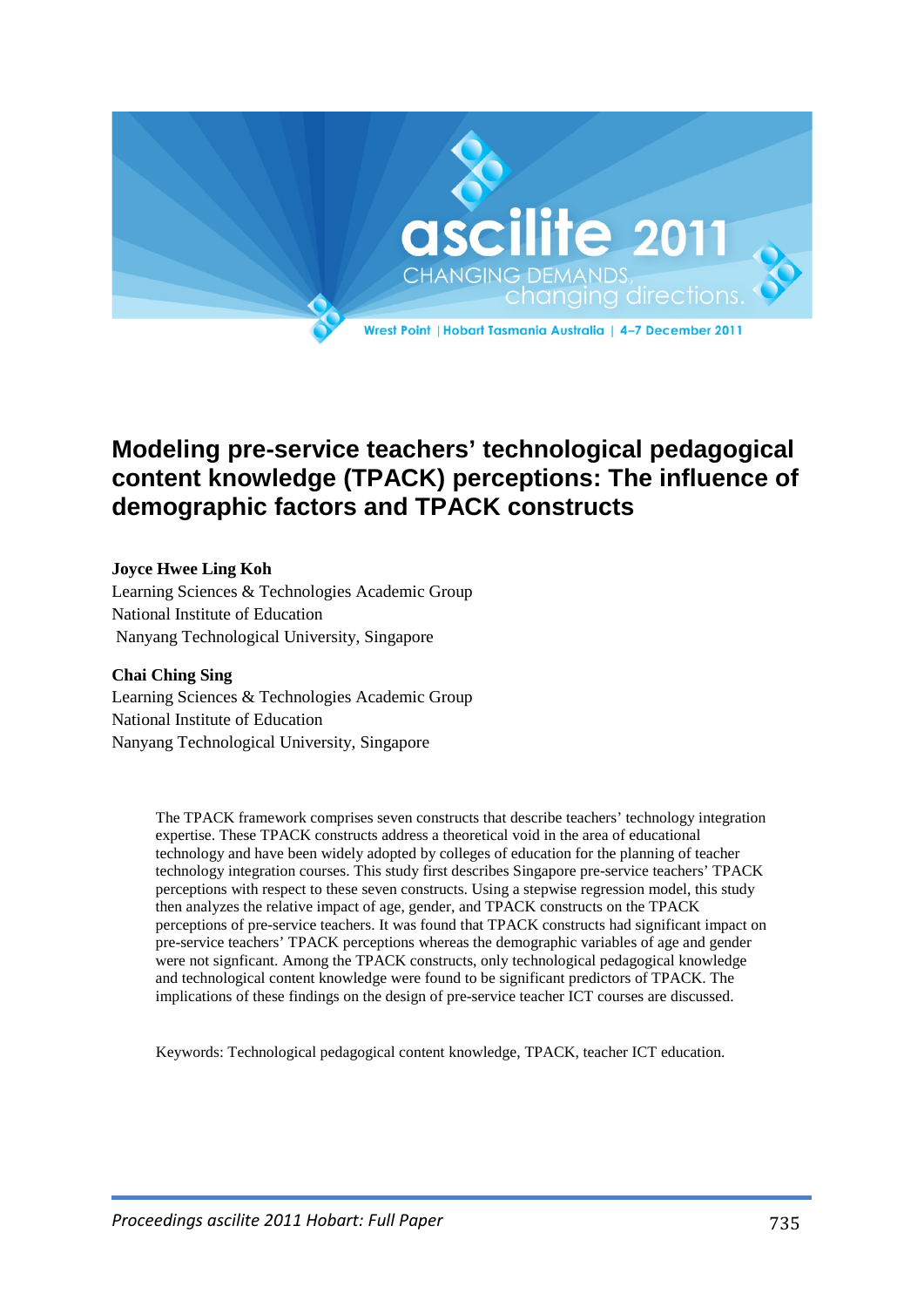### **Introduction**

Technological Pedagogical Content Knowledge (TPACK) is a theoretical construct formulated by Mishra and Koehler (2006) to characterize teachers' expertise with respect to the integration of information and communication tools (ICT) into teaching and learning activities. It is anchored upon the notion that teachers need to combine the three knowledge sources of technological knowledge, pedagogical knowledge and content knowledge when integrating ICT. In doing so, they develop four other kinds of ICT integration knowledge namely technological pedagogical knowledge, technological content knowledge, pedagogical content knowledge, and technological pedagogical content knowledge. The unique contribution of Mishra and Koehler's TPACK framework is the specification of these seven TPACK constructs which addressed the lack of theoretical specification for the teachers' body of ICT integration expertise in the field of educational technology (Koehler & Mishra, 2008).

This framework has since been widely adopted for the planning of teacher ICT education (Cox & Graham, 2009; Thompson & Mishra, 2007) and used as a theoretical underpinning for the development of surveys to measure teachers' TPACK perceptions. This is because TPACK surveys assess the various categories of teacher ICT integration knowledge which has not been addressed in established technology integration surveys as these tend to focus on teacher attitudes towards technology adoption (Christensen & Knezek, 2002). TPACK surveys serve to inform teacher educators about pre-service teachers' information gaps with respect to ICT integration. Quantitative results from TPACK surveys can also be used to establish statistical models that explain the factors affecting pre-service teachers' TPACK. Examples of such factors would be age and gender, which have traditionally influenced teachers' attitudes towards computer use (e.g. Markauskaite, 2006; Teo, 2008). There is also evidence that teachers' overall TPACK perceptions are influenced by TPACK constructs such as pedagogical knowledge and technological pedagogical knowledge (Chai, Koh, & Tsai, 2010; Chai, Koh, Tsai, & Tan, 2011). By understanding the relative influences of these different factors, teacher educators can better support ICT program design and evaluation. However, such kinds of studies have not often been carried out as many TPACK surveys are still in the process of construct validation (see Graham et al., 2009; Schmidt et al., 2009).

This study therefore seeks to first describe the TPACK perceptions of Singapore pre-service teachers through a TPACK for Meaningful Learning survey that was validated in a prior study by Chai, Koh, and Tsai (in-press). It then describes the factors affecting pre-service teachers' TPACK through a regression model that incorporates age, gender, and TPACK constructs as independent variables. Implications for the design of teacher ICT programs are then discussed.

### **Literature review and research questions**

#### **The TPACK framework**

Shulman (1986) posited that teachers possess a special form of expertise for teaching that is derived from the combination of both their content knowledge and pedagogical knoweldge. He termed this unique form of teacher know-how as pedagogical content knowledge (PCK), describing it as teachers' expertise for teaching particular subject matter. Mishra and Koehler (2006) extended Shulman's work by adding technological knowledge to content knowledge and pedagogical knowledge, proposing that the term technological pedagogical content knowledge be similarly used to represent teachers' expertise for technology integration, that is, to characterize how they make "intelligent pedagogical uses of technology" (Koehler, Mishra, & Yahya, 2007, p. 741). Technological pedagogical content knowledge was initially given the acronymn of TPCK which was later changed to TPACK to emphasize the integrated use of Technology, Pedagogy And Content Knowledge for effective technology integration (Thompson & Mishra, 2007). The TPACK framework, as depicted by Mishra and Koeher (2006) is shown in Figure 1.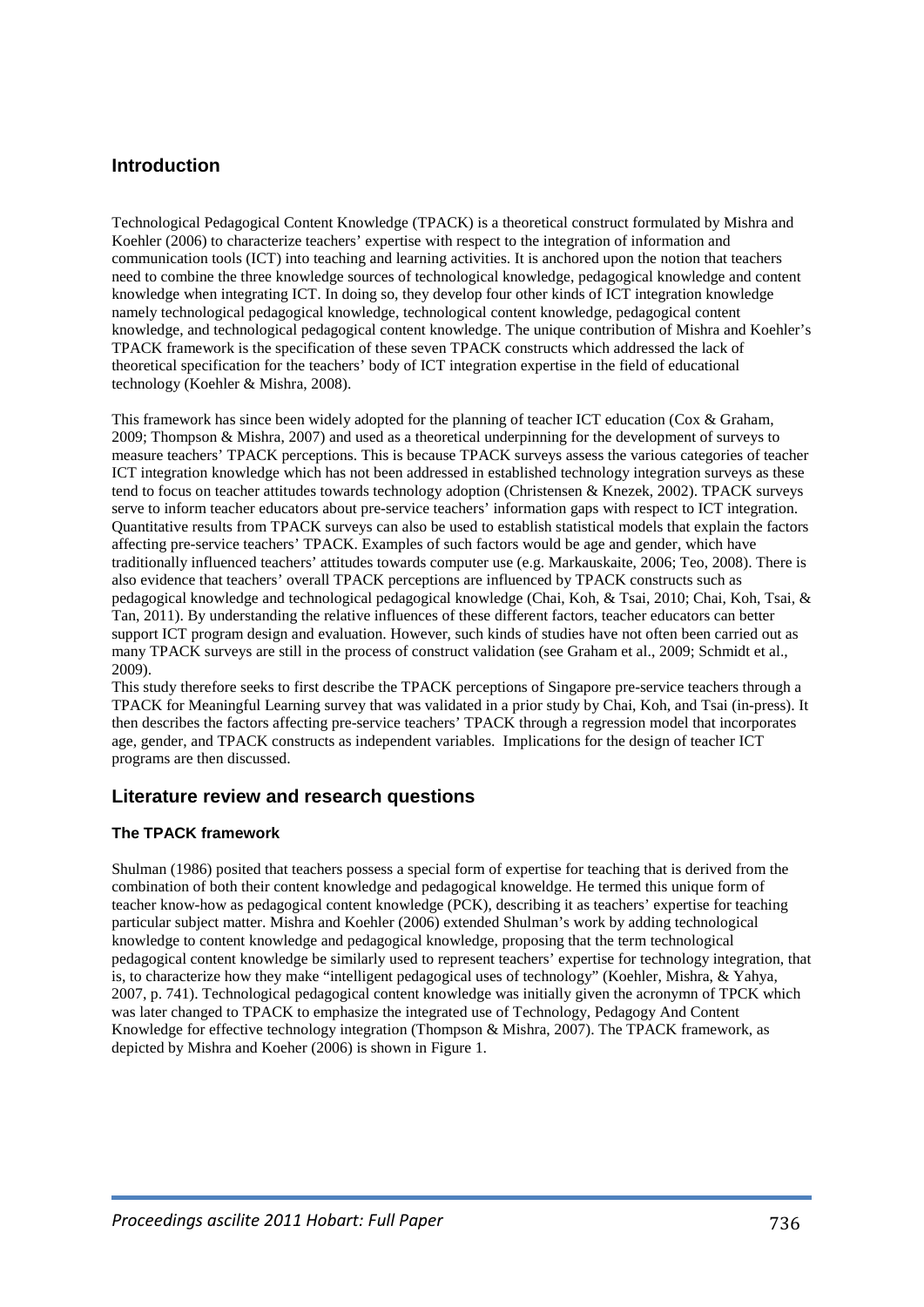

**Figure 1: The TPACK Framework, as depicted by Mishra and Koehler (2006), pg 1025**

The seven TPACK constructs are defined as follows:

- 201. Technological Knowledge (TK) knowledge of technology tools.
- 202. Pedagogical Knowledge (PK) knowledge of teaching methods.<br>203. Content Knowledge (CK) knowledge of subject matter.
- Content Knowledge  $(CK)$  knowledge of subject matter.
- 204. Technological Pedagogical Knowledge (TPK) knowledge of using technology to implement teaching methods.
- 205. Technological Content Knowledge (TCK) knowledge of subject matter representation with technology.
- 206. Pedagogical Content Knowledge (PCK) knowledge of teaching methods with respect to subject matter content.
- 207. Technological Pedagogical Content Knowledge (TPACK) knowledge of using technology to implement constructivist teaching methods for different types of subject matter content.

#### **Factors affecting pre-service teachers' TPACK**

#### *Demographic factors*

A factor that could influence teachers' TPACK perceptions is gender. Teacher attitude studies found that male teachers tend to be more confident of their ability to use computers than female teachers (Markauskaite, 2006; Tsai, 2008). The results of a large sample TPACK survey that was administered on 1,185 Singapore pre-service teachers by Koh, Chai, and Tsai (2010) were somewhat similar. This study found that male teachers rated themselves more highly on TK and CK. The effects on TPACK could not be assessed in the study because an exploratory factor analysis could not isolate the TPACK survey items as a factor.

Teo (2008) found that Singapore pre-service teachers' attitude for computer use were influenced by their age. This corresponded with studies of in-service teachers that have mostly found older teachers to be less confident with using computers (Yaghi, 2001). Similarly, Lee and Tsai (2010) studied Taiwanese in-service teachers' TPACK perceptions for using web-based technology and found the older teachers to be less confident. However, for pre-service teachers, Koh et al. (2010) found the negative correlation between age and TK to be weak. The authors conjectured that age may be a factor more pertinent for in-service teachers, which needs to be further explored.

#### *The influence of TPACK constructs – TK, PK, CK, TPK, TCK, and PCK*

There is some evidence that TPACK constructs could impact teachers' TPACK perceptions. Chai et al. (2010) found strong correlations between TK, PK, CK and TPACK. When examining the structural relations among TPACK constructs, Chai et al. (2011) found that PK and TPK had the strongest effects on pre-service teachers' TPACK. Nevertheless, these studies did not examine the influence of TPACK constructs in tandem with demographic variables. Furthermore, not all the seven TPACK constructs were included in these studies. For example, Chai et al. (2010) did not consider the intermediary constructs of TPK, TCK, and PCK while the TPACK survey used in Chai et al. (2011) could only establish construct validation all the seven TPACK constructs. Therefore, the structural model in the study did not include the construct of TCK.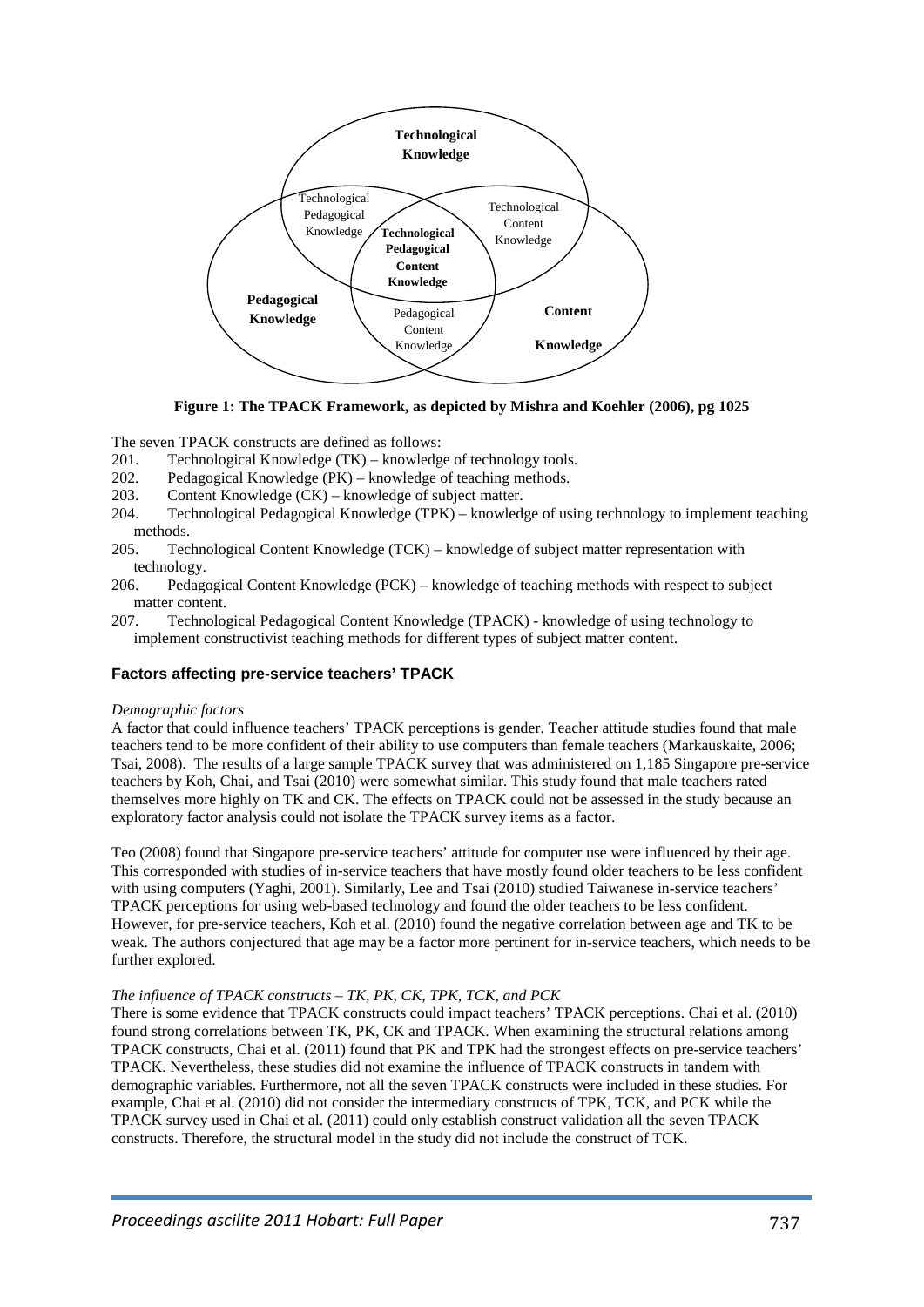#### **Finding a suitable TPACK survey for statistical modeling**

From the above review, it can be seen that a challenge faced when attempting to model TPACK relationships is the lack of TPACK surveys that have construct validity for the seven TPACK constructs as theorized by Mishra and Koehler (2006). The earliest general TPACK survey was Schmidt et al's (2009) Survey of Preservice Teachers' Knowledge of Teaching and Technology that was administered on 124 pre-service teachers in the USA. A limitation of this study is that construct validation through exploratory or confirmatory factor analysis was not reported. Besides Schmidt et al.'s TPACK survey, Graham et al. (2009) also developed a contentspecific survey for TPACK in Science survey that is based on McCory's (2008) eight pedagogical uses of ICT for Science teaching. However, this survey was pilot-tested with 15 teachers in the USA, a sample size that was inadequate for statistical construct validation. On the other hand, several studies reported difficulties with TPACK construct validation. For example, Archambault and Barnett's (2010) exploratory factor analysis of a TPACK survey for online teaching found that the items for CK, PK and PCK loaded as one factor whereas the items for TPK, TCK, and TPCK loaded as another. These findings were similar to Koh et al. (2010). Lee and Tsai (2010) were able to isolate the factors of TK, TPK, TCK and TPACK, but found that the PK and PCK items had loaded as a factor. Some forms of statistical modeling through regression analysis or structural equation modeling have been carried out by Chai et al. (2010, 2011). As described above, the TPACK framework theorized by Mishra and Koehler (2006) could only be modeled partially because of challenges faced with construct validation.

A recent work by the Chai, Koh, and Tsai (in-press) reported that better construct validation for TPACK surveys could be obtained in two ways; firstly, by focusing the PK and TPK items on specific pedagogies and secondly, adding a stem "Without using technology…" into the PCK items to differentiate the applications of content knowledge within and outside a technological context. When these modifications were incorporated into Schmidt et al's (2009) survey, the seven TPACK constructs were successfully extracted through exploratory factor analysis of survey results from 214 Singapore pre-service teachers (Chai et al., in-press). Such kinds of validated TPACK surveys can address the issues associated with the comprehensive modeling of TPACK relationships as described above. These surveys can therefore be used in this study to facilitate the statistical modeling of factors affecting teachers' TPACK.

#### **Research questions**

Given the above review, this study seeks to use a validated TPACK survey to facilitate the development of a statistical model that incorporates the seven TPACK constructs theorized by Mishra and Koehler (2006). This statistical model also seeks to incorporate pertinent demographic factors such as age and gender so that a comprehensive model of pre-service teachers' TPACK perceptions could be examined. The following research question will be addressed in this study:

What is the impact of demographic factors (age and gender) and TPACK constructs (TK, PK, CK, TPK, TCK, and PCK) on Singapore pre-service teachers' TPACK perceptions?

### **Methodology**

#### **Study participants**

The study participants were 350 pre-service Singapore teachers who were attending a compulsory ICT module during August semester of 2010. These teachers were also in the first semester of their teacher training programme. The TPACK for Meaningful Learning Survey used by Chai et al. (in-press) was administered to these pre-service teachers at the beginning of the semester through a web-based URL that was sent through their course tutors. Participation in the survey was voluntary and was not associated with any course activity or assignments. A total of 214 teachers responded to the survey, constituting a response rate of 61.14%. The survey respondents were largely female teachers ( $n=149, 69.6\%$ ). The mean age of the study participants were 26.61 years (SD=5.00).

#### **TPACK Survey**

The TPACK for Meaningful Learning Survey validated in Chai et al. (in press) for pre-service teachers was used in this study. This 30-item survey was adapted from Schmidt et al.'s (2009) survey that was based on the seven TPACK constructs theorized by Mishra and Koehler (2006). Chai et al. (in press) used Jonassen,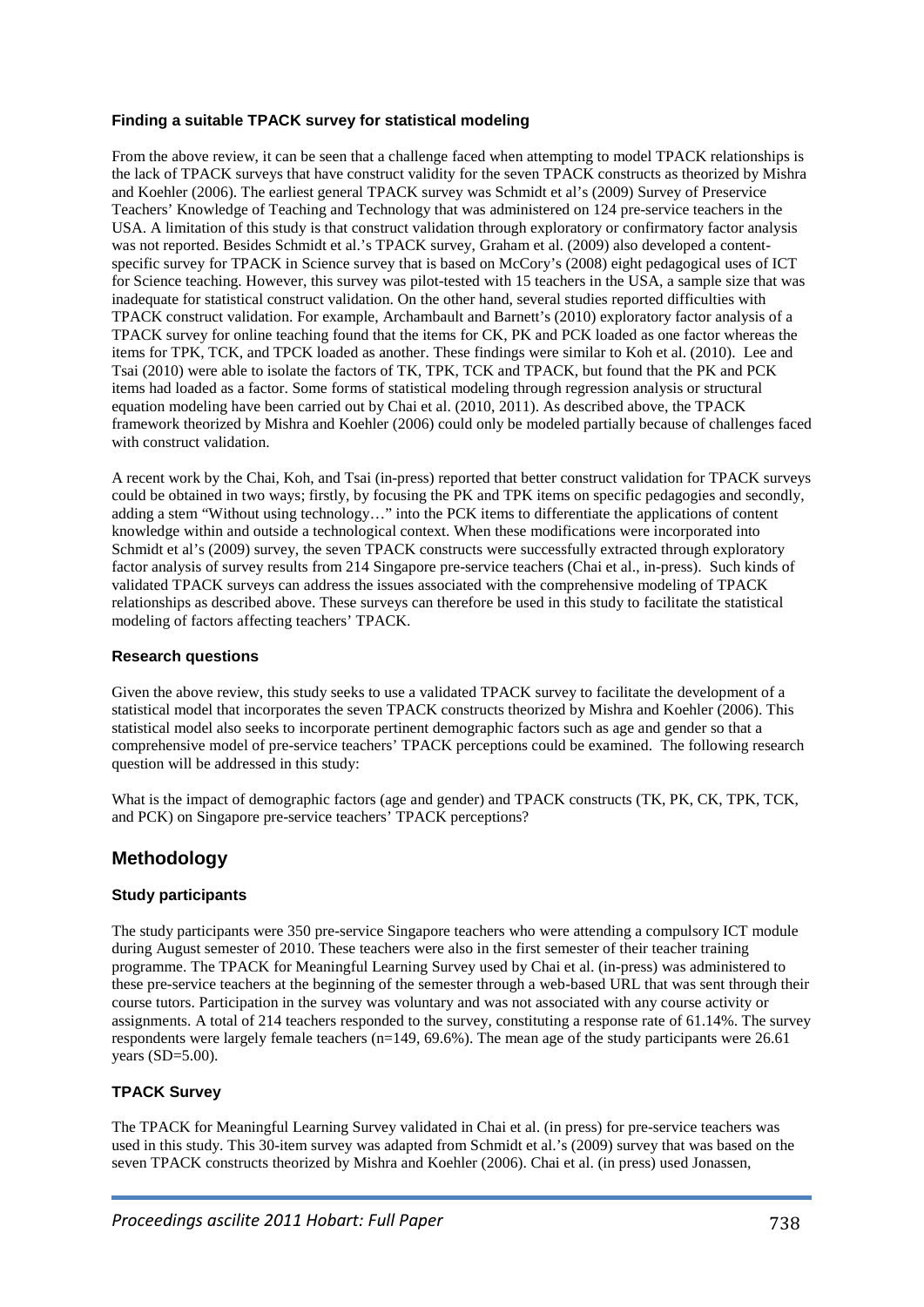Howland, Mara, and Crismond's (2008) five dimensions of meaningful learning with ICT as a theoretical basis for designing the PK and TPK items of this survey. These dimensions are based on the use of ICT to support constructivist learning, and purport that meaningful learning occurs through learning activities that support students to learn through authentic problems, intentionality of learning goals, knowledge construction, active learning, and collaborative learning. These dimensions support the notions of student self-directedness and collaborative learning, which are also the focus of Singapore's third IT Masterplan for education (Teo & Ting, 2009), which are relevant for the target group of study. In Singapore, pre-service teachers are trained to teach at least two subjects which are known as "Curriculum Subject 1" and "Curriculum Subject 2". Therefore, minor changes were made to Schmidt et al.'s items for CK, PCK, TCK, and TPACK to incorporate these two subject areas. Each item on the survey was rated on a seven-point Likert-type scale where 1 - Strongly Disagree, 2 - Disagree, 3 - Slightly Disagree, 4 – Neither agree nor disagree, 5 - Slightly Agree, 6 - Agree, and 7 - Strongly Agree.

#### **Data analysis**

The research question was analyzed by first checking for the internal reliability of the survey and its constructs through the computation of the Cronbach alpha. After establishing internal reliability, the construct validity of the survey instrument was examined through exploratory factor analysis. The possible relationships between TPACK constructs and age were then examined through Pearson correlation whereas the possible relationship between gender and TPACK constructs were examined through independent sample t-tests. After establishing the relevance of these variables, stepwise multiple regression analysis was carried out by specifying the TPACK constructs and the pertinent demographic factors as independent variables and TPACK as the dependent variable.

### **Results**

#### **Internal reliability and construct validity of survey**

A Cronbach alpha of 0.95 was obtained for the TPACK for Meaningful Learning scale, indicating adequate internal reliability. Exploratory factor analysis yielded eight factors and explained 71.47% of the total variance. The CK items were split between Curriculum Subject 1 and Curriculum Subject 2. These factors were re-named as CK-1 and CK-2 (See Table 1). This is to be expected since these Singapore pre-service teachers were being prepared to teach two curriculum subjects, and may have perceived their CK for these two subjects as being distinct. A similar factor structure was also obtained by Chai et al. (in press) with Singapore pre-service teachers. All the other six TPACK constructs were derived as distinct factors with factor loadings of at least 0.50 (e.g. Fish & Dane, 2000). Two items, TCK2 and TCK4, were cross-loaded with TPACK items and removed from the analysis as per the guidelines of Bentler (1990). Adequate internal reliability was derived on all the eight factors derived from the exploratory factor analysis as their Cronbach alphas were all above 0.80: TK ( $\alpha$ =0.87), PK ( $\alpha$ =0.93), CK-1 ( $\alpha$ =0.84), CK-2 ( $\alpha$ =0.86), PCK ( $\alpha$ =0.87), TPK ( $\alpha$ =0.92), TCK ( $\alpha$ =0.91), and TPACK  $(\alpha=0.94)$ . Therefore, sufficient internal reliability and construct validity for the survey was established. A regression model incorporating all the TPACK constructs postulated by Mishra and Koehler (2006) could therefore be examined with these survey results.

#### **Pre-service teachers' TPACK perceptions**

From Table 1, it can be seen that the pre-service teachers rated themselves above five on a seven-point scale for TK, PK, and CK-1, indicating a fairly high level of confidence for these TPACK areas. In terms of CK, they were less confident about their CK-2 (M=4.83) which is to be expected as Curriculum Subject 1 was their main area of concentration for teaching. Notably, their ratings for the intermediate forms of TPACK knowledge, that is, PCK, TCK, and TPK, were all below five. Among these, the pre-service teachers were most confident about TPK (M=4.72) but least confident about TCK (M=4.41). On the other hand, their TPACK perceptions were quite equitable with their perceptions of TPK (M=4.76).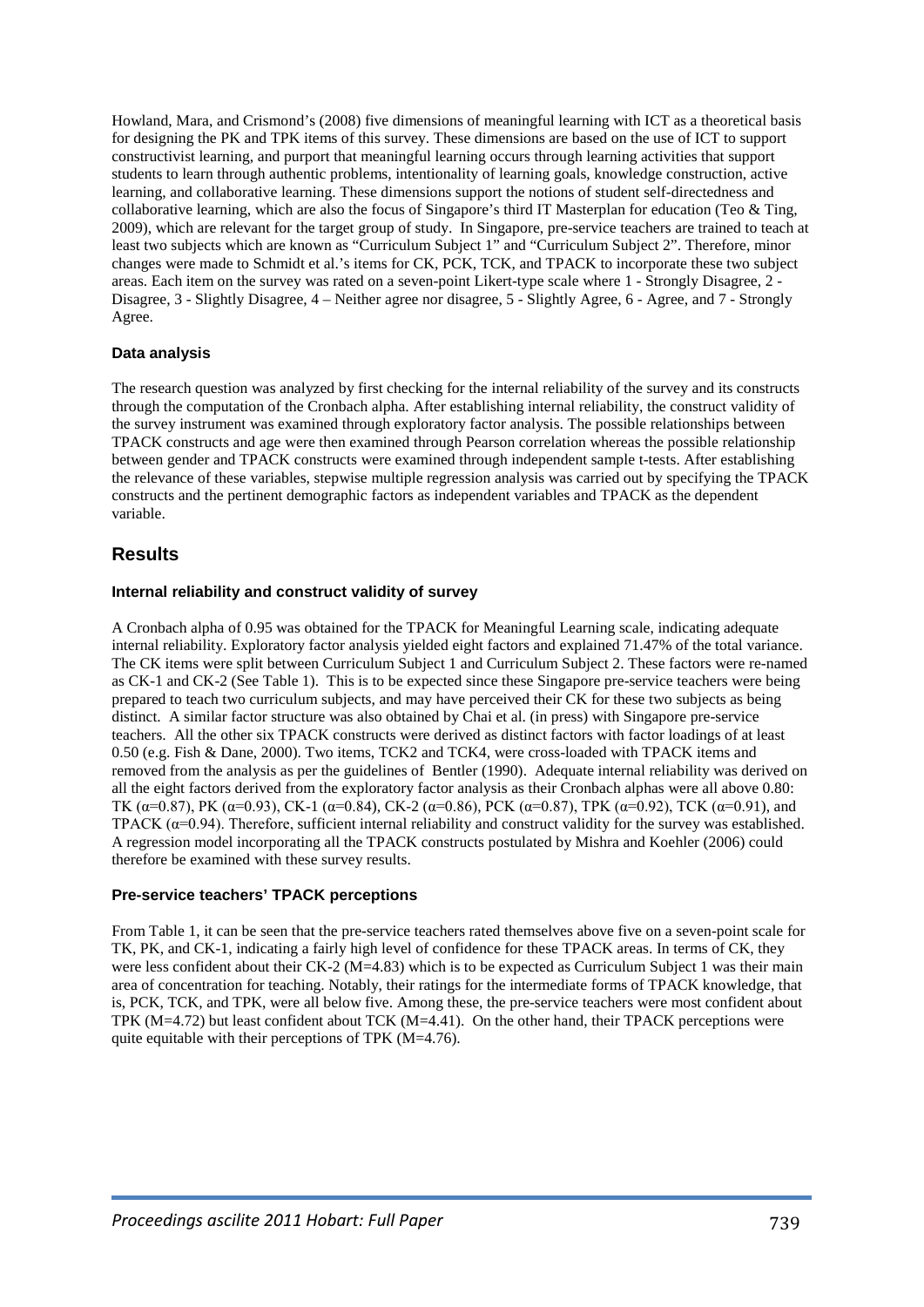## **Table 1: Factor loadings from exploratory factor analysis**

| Items                                                                                                         | Factor<br>Loadings |  |  |  |  |  |
|---------------------------------------------------------------------------------------------------------------|--------------------|--|--|--|--|--|
| Factor 1 - Technological Knowledge (TK, M=5.10, SD=0.91)                                                      | .80                |  |  |  |  |  |
| TK1 - I have the technical skills to use computers effectively.                                               |                    |  |  |  |  |  |
| TK2 - I can learn technology easily.                                                                          | .84                |  |  |  |  |  |
| TK3 - I know how to solve my own technical problems when using technology.                                    |                    |  |  |  |  |  |
| TK4 - I keep up with important new technologies                                                               | .62                |  |  |  |  |  |
| TK5 - I am able to create web pages.                                                                          |                    |  |  |  |  |  |
| TK6 - I am able to use social media (e.g. Blog, Wiki, Facebook).                                              | .64                |  |  |  |  |  |
| Factor 2 – Pedagogical Knowledge (PK, M=5.01, SD=0.86)                                                        | .65                |  |  |  |  |  |
| PK1 - I am able to stretch my students' thinking by creating challenging tasks for them.                      |                    |  |  |  |  |  |
| PK2 - I am able to guide my students to adopt appropriate learning strategies.                                |                    |  |  |  |  |  |
| PK3 - I am able to help my students to monitor their own learning.                                            | .79                |  |  |  |  |  |
| PK4 - I am able to help my students to reflect on their learning strategies.                                  | .82                |  |  |  |  |  |
| PK5 - I am able to plan group activities for my students.                                                     | .70                |  |  |  |  |  |
| PK6 - I am able to guide my students to discuss effectively during group work.                                | .74                |  |  |  |  |  |
| Factor 3 - Content Knowledge-1 (CK-1, M=5.13, SD=1.09)                                                        | .80                |  |  |  |  |  |
| CK-11 - I have sufficient knowledge about my first teaching subject (CS1)                                     |                    |  |  |  |  |  |
| CK-12 - I can think about the content of my first teaching subject (CS1) like a subject matter expert.        | .74                |  |  |  |  |  |
| CK-13 - I am able to develop deeper understanding about the content of my first teaching subject (CS1).       | .54                |  |  |  |  |  |
| Factor 4 - Content Knowledge-2 (CK-2, M=4.83, SD=1.06)                                                        | .79                |  |  |  |  |  |
| CK-21 - I have sufficient knowledge about my first teaching subject (CS1)                                     |                    |  |  |  |  |  |
| CK-22 - I can think about the content of my first teaching subject (CS1) like a subject matter expert.        | .87                |  |  |  |  |  |
| CK-23 - I am able to develop deeper understanding about the content of my first teaching subject (CS1).       | .58                |  |  |  |  |  |
| Factor 5 - Technological Pedagogical Knowledge (TPK, M=4.72, SD=1.01)                                         | .50                |  |  |  |  |  |
| TPK1-I am able to use technology to introduce my students to real world scenarios.                            |                    |  |  |  |  |  |
| TPK2 - I am able to facilitate my students to use technology to find more information on their own.           | .62                |  |  |  |  |  |
| TPK3 - I am able to facilitate my students to use technology to plan and monitor their own learning.          | .60                |  |  |  |  |  |
| TPK4 - I am able to facilitate my students to use technology to construct different forms of knowledge        | .57                |  |  |  |  |  |
| representation.                                                                                               |                    |  |  |  |  |  |
| Factor 6 - Technological Content Knowledge (TCK, M=4.41, SD=1.13)                                             | .68                |  |  |  |  |  |
| TCK1- I know about the technologies that I have to use for the research of content of first teaching subject  |                    |  |  |  |  |  |
| $(CS1)$ .                                                                                                     |                    |  |  |  |  |  |
| TCK2- I can use appropriate technologies (e.g. multimedia resources, simulation) to represent the content of  | Dropped            |  |  |  |  |  |
| my first teaching subject (CS1).                                                                              |                    |  |  |  |  |  |
| TCK3 - I know about the technologies that I have to use for the research of content of my second teaching     | .72                |  |  |  |  |  |
| subject (CS2).                                                                                                |                    |  |  |  |  |  |
| TCK4 - I can use appropriate technologies (e.g. multimedia resources, simulation) to represent the content of | Dropped            |  |  |  |  |  |
| my second teaching subject (CS2).                                                                             |                    |  |  |  |  |  |
| Factor 7 - Pedagogical Content Knowledge (PCK, M=4.62, SD=1.18)                                               | .56                |  |  |  |  |  |
| PCK1 - Without using technology, I know how to select effective teaching approaches to guide student          |                    |  |  |  |  |  |
| thinking and learning in my first teaching subject (CS1).                                                     |                    |  |  |  |  |  |
| PCK2 - Without using technology, I can help my students to understand the content knowledge of my first       | .69                |  |  |  |  |  |
| teaching subject (CS1) through various ways.                                                                  |                    |  |  |  |  |  |
|                                                                                                               |                    |  |  |  |  |  |
| PCK3 - Without using technology, I know how to select effective teaching approaches to guide student          | .85                |  |  |  |  |  |
| thinking and learning in my second teaching subject (CS2).                                                    |                    |  |  |  |  |  |
| PCK4 - Without using technology, I can help my students to understand the content knowledge of second         | .89                |  |  |  |  |  |
| teaching subject (CS2) through various ways.                                                                  |                    |  |  |  |  |  |
| Factor 8 - Technological Pedagogical Content Knowledge (TPACK, M=4.76, SD=1.01)                               | .75                |  |  |  |  |  |
| TPACK1- I can teach lessons that appropriately combine my CS1, technologies and teaching approaches.          |                    |  |  |  |  |  |
| TPACK2 - I can select technologies to use in my classroom that enhance what I teach, how I teach and what     | .77                |  |  |  |  |  |
| students learn.                                                                                               |                    |  |  |  |  |  |
| TPACK3 - I can use strategies that combine content, technologies and teaching approaches that I learned       | .82                |  |  |  |  |  |
| about in my coursework in my classroom.                                                                       |                    |  |  |  |  |  |
| TPACK4 - I can provide leadership in helping others to coordinate the use of content, technologies and        | .80                |  |  |  |  |  |
| teaching approaches at my school and/or district.                                                             |                    |  |  |  |  |  |
| TPACK5 - I can provide leadership in helping others to coordinate the use of content, technologies and        | .70                |  |  |  |  |  |
| teaching approaches at my school and/or district.                                                             |                    |  |  |  |  |  |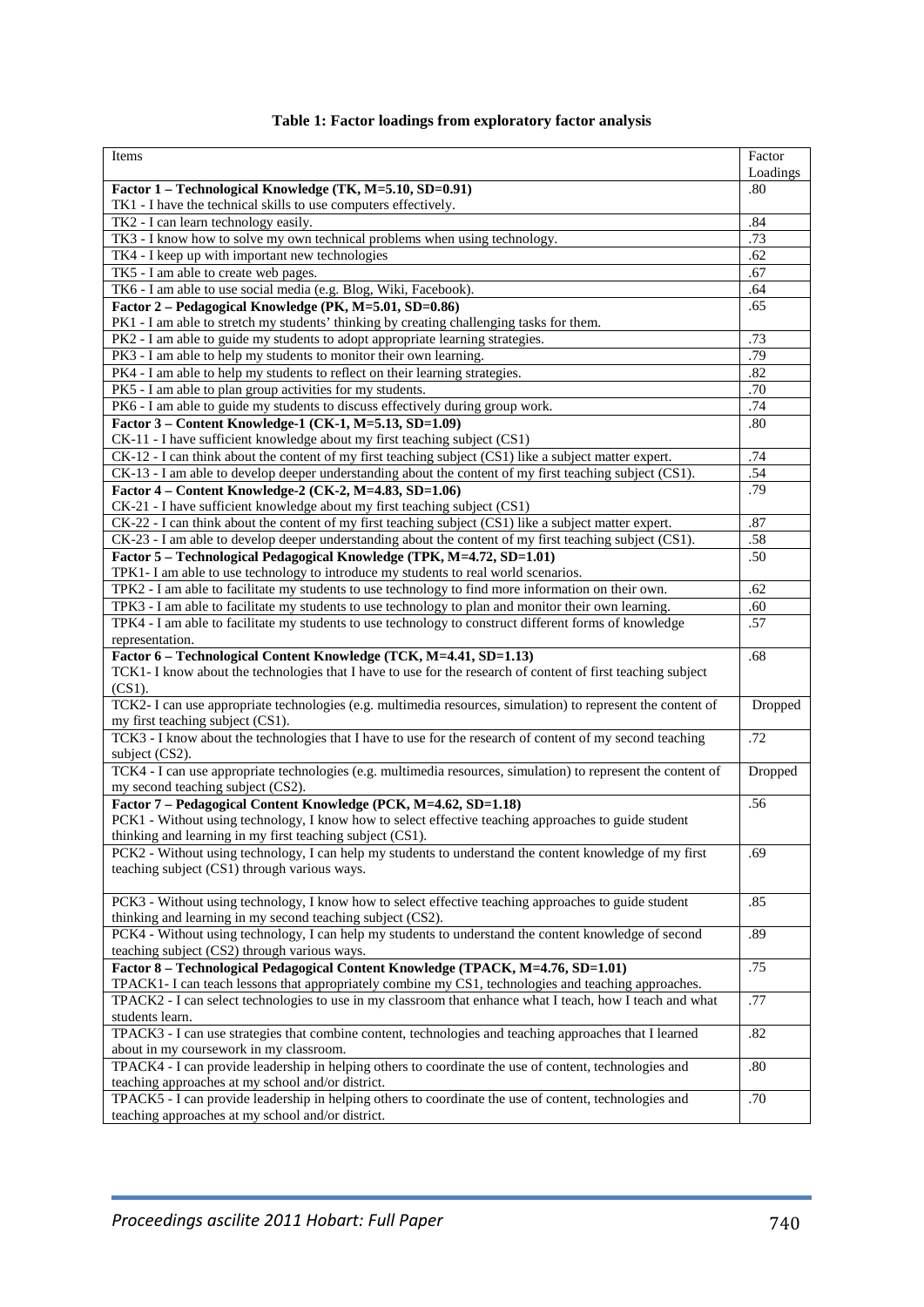#### **Relationships between TPACK perceptions and age**

The inter-correlations between age and TPACK constructs were examined to derive a preliminary understanding of their possible relationships before the implementation of regression analysis (see Table 2). Age was found to have significant but small negative correlations with PK, TK, and TPK. CK-1 and CK-2 had positive moderate correlation with each other. CK-1 had positive correlations with PK, TCK, PCK, and TPACK while CK-2 had similar correlations with all these constructs except for PCK. All the TPACK constructs were positively correlated with each other. Only the correlation between TK and PCK was not significant. Strong positive correlations were found between TPK, TCK, and TPACK as these were above the 0.60 recommended by Fraenkel and Wallen (2003). TK also had moderate positive correlations with TPK, TCK, and TPACK that were close to 0.60. The other correlations between TPACK constructs were comparatively weaker. These results suggest the possibility that the relationships between TPACK constructs could have stronger influences on teachers' TPACK perceptions as compared to age during the regression analysis.

#### **Table 2 – Correlations between Age and TPACK constructs**

|                            | Age | $CK-1$ | $CK-2$  | <b>PK</b> | TK      | <b>TPK</b> | <b>TCK</b> | <b>PCK</b> | <b>TPACK</b> |
|----------------------------|-----|--------|---------|-----------|---------|------------|------------|------------|--------------|
| Age                        |     | .02    | $-.07$  | $-.15*$   | $-.18*$ | $-16*$     | $-.07$     | $-.02$     | $-.09$       |
| $CK-1$                     |     |        | $.53**$ | $.54**$   | $.18**$ | $.26**$    | $.47**$    | $.39**$    | $.39**$      |
| $CK-2$                     |     |        |         | $.41**$   | $.23**$ | $.19**$    | $.39**$    | $.15*$     | $.34**$      |
| <b>PK</b>                  |     |        |         |           | $.28**$ | $.57**$    | $.53**$    | $.34**$    | $.55**$      |
| TK                         |     |        |         |           |         | $.53**$    | $.38**$    | .06        | $.44**$      |
| <b>TPK</b>                 |     |        |         |           |         |            | $.53**$    | $.31**$    | $.68**$      |
| <b>TCK</b>                 |     |        |         |           |         |            |            | $.29**$    | $.65**$      |
| <b>PCK</b>                 |     |        |         |           |         |            |            |            | $.26**$      |
| <b>TPACK</b>               |     |        |         |           |         |            |            |            | 1            |
| * $p < 0.05$ ** $p < 0.01$ |     |        |         |           |         |            |            |            |              |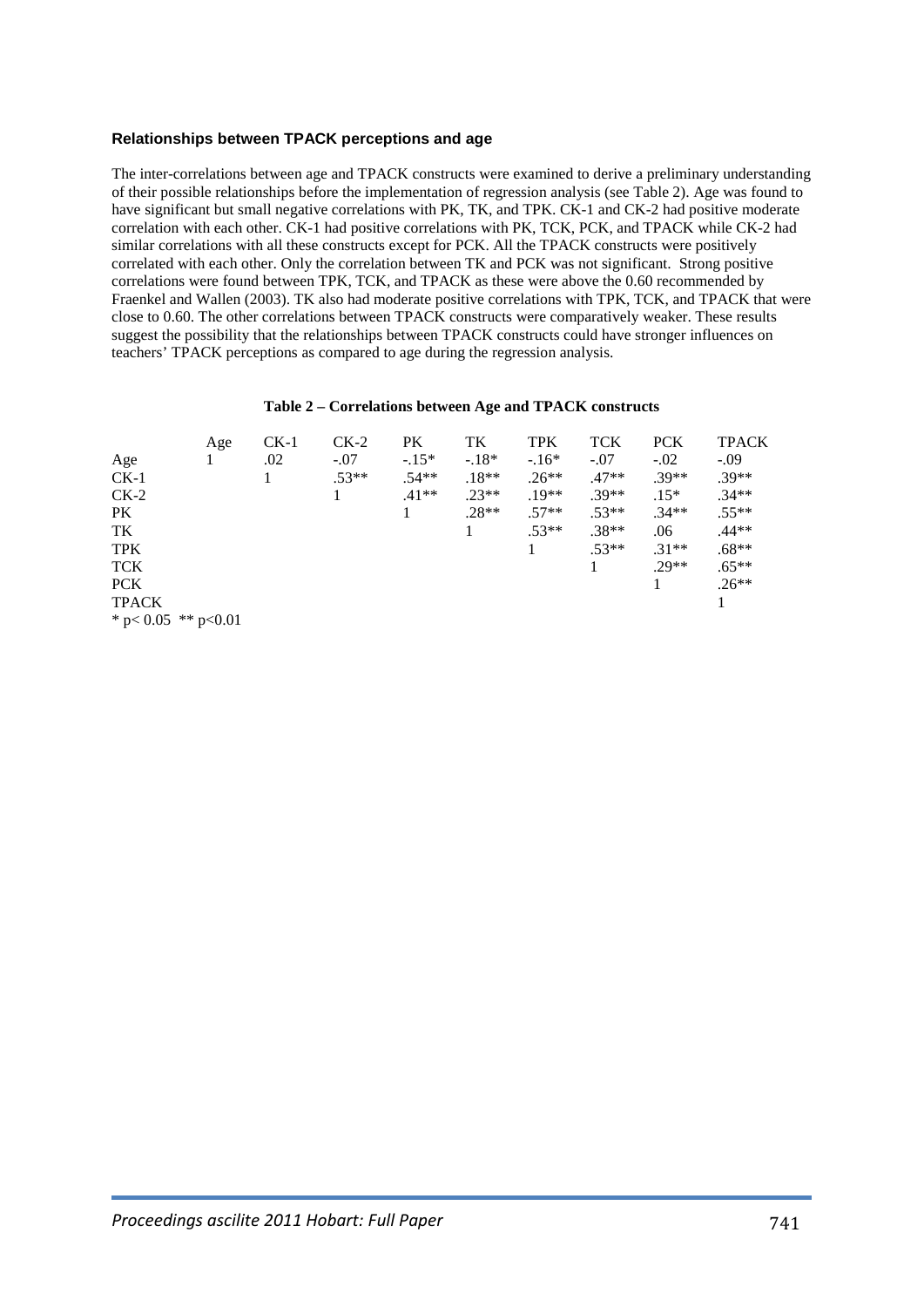### **TPACK perceptions by gender**

No significant gender differences were found across all the eight TPACK factors derived through exploratory factor analysis. Therefore, the variable of gender was not considered in the subsequent regression analysis.

#### **Regression model**

Stepwise regression of the models was statistically significant. Between models 2 and 3, the addition of CK-2 increased the  $R^2$  values marginally from 0.58 to 0.59. Therefore, it can be seen that among the independent variables, pre-service teachers' TPACK perceptions were primarily influenced by TPK and TCK. These two variables explained 58% of the total model variance whereas age and the other independent variables were not significant. Between TPK and TCK, TPK had a stronger influence in pre-service teachers' TPACK perceptions, as indicated by the beta values for Models 2 and 3.

| Model                       | Predictors | B    | Std. Error | Beta | Significance | $R^2$ |
|-----------------------------|------------|------|------------|------|--------------|-------|
|                             | (Constant) | 1.54 | .24        |      | ***          | 0.45  |
|                             | <b>TPK</b> | .68  | .05        | .68  | ***          |       |
| $\mathcal{D}_{\mathcal{L}}$ | (Constant) | .94  | .23        |      |              | 0.58  |
|                             | <b>TPK</b> | .47  | .05        | .47  | ***          |       |
|                             | <b>TCK</b> | .36  | .05        | .40  | ***          |       |
|                             | (Constant) | .60  | .27        |      | $\ast$       | 0.59  |
|                             | <b>TPK</b> | .48  | .05        | .47  | ***          |       |
|                             | <b>TCK</b> | .32  | .05        | .36  | ***          |       |
|                             | $CK-2$     | .10  | .05        | .11  | ***          |       |

#### **Table 3 – Stepwise regression models**

 $*_{p<0.05}$  \*\*\* p<0.0001

### **Discussion**

This study attempted to examine how age, gender, and the TPACK constructs of TK, PK, CK, TPK, TCK, and PCK affected pre-service teachers' perceptions of TPACK through stepwise multiple regression. Gender was dropped from the regression model as a preliminary analysis with independent sample t-tests found no significant differences between male and female teachers with respect to the TPACK constructs. The subsequent regression analysis found TPK and TCK to be predominantly the two significant predictors of TPACK. The following are possible explanations for these results:

#### **Gender differences**

In published studies, gender differences between teachers were apparent when comparisons were made of their confidence for using computers (see Markauskaite 2006). In this study, however, there were no significant differences between pre-service teachers' TPACK by gender. A reason for these findings could be that TPACK assesses teachers' perceptions of different ICT integration expertise. Teachers' attitudes with respect to computer use could impact their TPACK perceptions but these are not necessarily similar. Therefore, the gender differences associated with teachers' computer attitudes may not be totally applicable when studying teachers' TPACK perceptions. In a large scale TPACK study of Singapore pre-service teachers, Koh et al. (2010) also found the significant gender differences associated with TPACK constructs to have small effect sizes. North and Noyes (2002) suggested that the prevalence of computers in schools could provide both males and females with equal opportunities for computer use, thereby equalizing their perceived differences with respect to computer use. Therefore, the impact of gender differences on TPACK may become less significant with future cohorts of pre-service teachers.

#### **Age**

The results of this study were consistent with Koh et al. (2010) who found the correlations between age and TPACK constructs to be almost negligible. Age also did not emerge as a significant predictor in the regression model. One explanation for these findings could be that TPACK describes teachers' pedagogical expertise with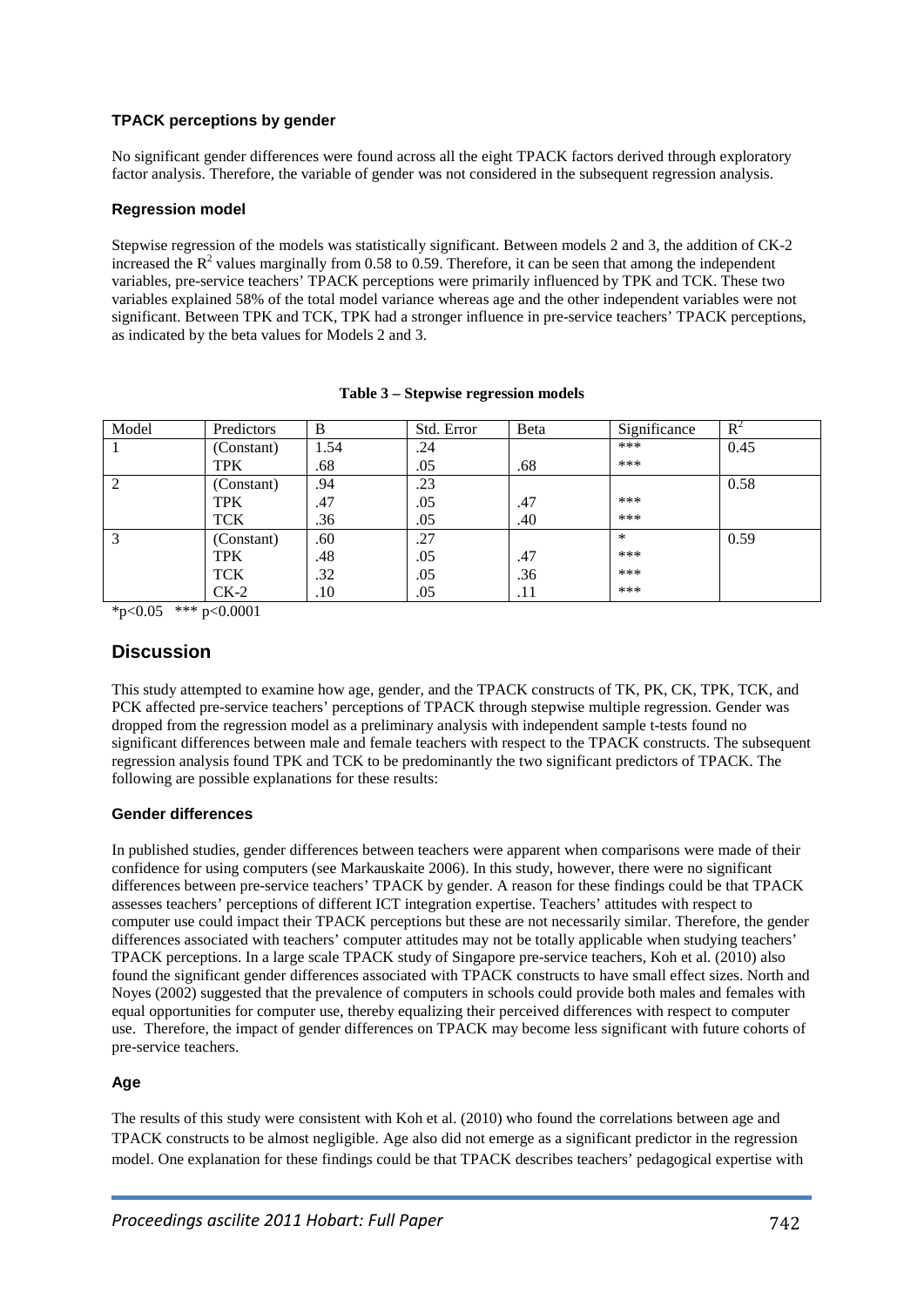respect to technology integration. The pre-service teachers in this study were all undertaking their first semester of teacher education studies during the semester of data collection. Regardless of their age, these pre-service teachers have yet to attend sufficient methods courses and were also inexperienced in terms of actual teaching practices. In comparison, TPACK studies of in-service teachers found larger negative correlations between teachers' age and TPACK perceptions (e.g. Lee & Tsai, 2010). As compared to pre-service teachers, the teaching experiences of in-service teachers differ according to their school environment. Across time, this could result in them having different ICT integration experiences, which may influence their TPACK perceptions. Therefore, age may not be a factor that significantly impacts pre-service teachers' TPACK perceptions, which is also a conclusion of Koh et al. (2010).

#### **TPACK constructs**

The study results show that the TPACK perceptions of pre-service teachers tend to be influenced more strongly by TPACK constructs rather than the demographic variables of age and gender. An earlier study by Chai et al. (2010) found that TK, PK, and CK were all significant predictors of TPACK, with PK being the most influential. In this regression model, when the intermediate constructs of TPK, TCK, and PCK were considered, only TPK and TCK emerged as the significant predictors of pre-service teachers' TPACK. Mishra and Koehler (2006) premised that teachers' ICT integration expertise was to be found in the intermediate constructs of TPK, TCK, PCK, and TPACK. This is because these constructs embody the different connections that teachers can formulate by combining TK, PK, and CK. The results of this study support this postulation as they suggest that the effects of the intermediate constructs to be more important than those of TK, PK, and CK alone.

Mishra and Koehler (2006) postulated that teachers' ICT integration knowledge was embodied in seven constructs. In this study, however, the constructs of TK, PK, CK, and PCK did not have any significant influence on TPACK. One explanation for these findings could be the pre-service teachers' relative inexperience with the school curriculum as they have yet to be fully exposed to the methods courses where the PCK associated with the teaching of their curriculum subjects are being covered. Therefore, they have yet to appreciate this as a body of knowledge to be considered when integrating ICT. On the other hand, emergence of TPK and TCK as significant predictors of TPACK showed the pre-service teachers recognizing the need to consider technology in tandem with pedagogy and content during ICT integration. However, at this point of their teacher training, they may not have the sufficient exposure to teaching practices to make tight connections between the TPACK constructs. This premise can be supported by the findings of Chai et al. (2010) who constructed regression models analyzing how TPACK constructs predicted pre-service teachers' TPACK perceptions before and after they attended an ICT course. The post-course model showed higher  $R^2$  values, indicating that the pre-service teachers were better able to make linkages between the TPACK constructs and TPACK after ICT training. Therefore, the pre-service teachers in this study may need to gain further knowledge through ICT integration and methods courses before they could be able to appreciate the contributions of TK, PK, CK, and PCK.

The study results are somewhat consistent with Chai et al.'s (2011) structural equation analysis which found TPK to have the largest influence on TPACK among TK, PK, and CK. Chai et al. (2011) were not able to incorporate TCK into their structural equation model because of construct validation issues but this study contributes further insights, showing that pre-service teachers did not perceive TCK to be as important as TPK for shaping their TPACK. In a qualitative study of how pre-service teachers approached the learning of new ICT tools, Koh and Divaharan (2011) also found that they focused mostly on issues associated with TPK and were less able to consider content integration. One possible explanation could be that these pre-service teachers were unlike in-service teachers who need to grapple with curriculum requirements and student difficulties with content representations on a daily basis. The importance of content issues may not feature as prominently as the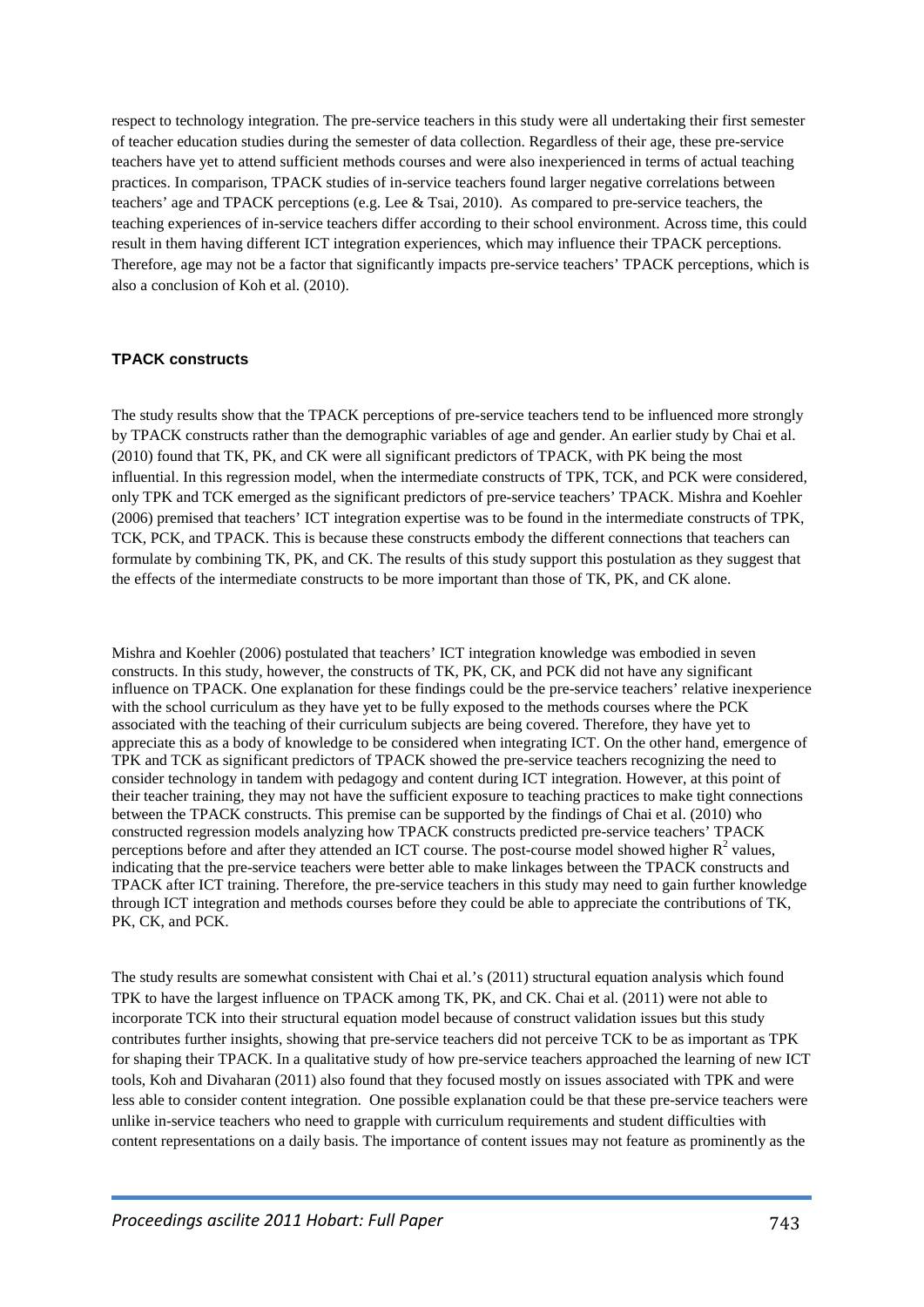pedagogical uses of ICT at this point of their teacher training.

#### **Implications for pre-service teacher ICT development**

The results of this study suggest the following implications for the design of pre-service teacher ICT courses:

- Age and gender differences may not be a priority for pre-service teachers Pre-service teachers' TPACK perceptions did not differ by gender. Neither did age impact their TPACK perceptions. Therefore, curriculum differentiation specifically for age and gender differences may be more pertinent for in-service rather than pre-service teachers. Nevertheless, the influences of age and gender need to be further monitored to determine their relevance.
- Focus on TPK and TCK Pre-service teachers largely placed importance on the impact of TPK and TCK on their TPACK. In ICT courses, conscious modeling of the pedagogical uses of technology and content representations with technology should be emphasized to strengthen the contributions of these elements to TPACK.
- Help pre-service teachers foster the "missing" TPACK linkages According to Mishra and Koehler (2006), the complete body of ICT integration expertise comprises of seven constructs. This study suggests that preservice teachers have yet to appreciate the impact that TK, PK, CK, and PCK has on TPACK. ICT course need to provide opportunities for the creation of these linkages. An approach to be considered would be Koh and Divaharan's (2011) TPACK-Developing Instructional Model which proposes the integrated use of tutor modeling, vicarious observation, self-paced exploration, critique of ICT integrated lessons, and handson ICT integration design experiences to develop these aspects of pre-service teachers' TPACK. An instructional system that supports pre-service teachers to engage in design activities helps them to develop TPACK (Koehler et al., 2007). This is because such a system provides them with opportunities to connect the PK, CK, and PCK learnt in methods courses to their ICT courses.

# **Future directions**

Several areas of future research can be considered to better understand the TPACK perceptions of pre-service teachers. Firstly, this study needs to be replicated with more cohorts of teachers, both within and outside Singapore. The current sample of teachers is not representative of pre-service teachers in general and further validation of the regression model derived in this study is still needed, especially to determine if age and gender effects are pertinent. Secondly, longitudinal studies are needed to track the TPACK development of cohorts of pre-service teachers across time. This is because this study was conducted with pre-service teachers who were doing their first semester of teacher education. The regression model therefore captured the factors affecting the pre-service teachers' TPACK perceptions as they entered teacher education but not in other stages of their teacher education journey. Thirdly, similar studies with in-service teachers are needed. A comparison of the regression models for pre-service and in-service teachers could better highlight the different knowledge gaps and development needs of each group in this study. This aspect was not covered in this study as it focused on pre-service teachers. Finally, statistical techniques such as structural equation modeling can be applied to better understand the role of TPK, TCK, and PCK as moderating variables of TPACK. In this study, the use of multiple linear regression analysis only allowed the researchers to understand the linear relationships between age, the TPACK constructs, and TPACK. Yet, the correlation analysis in Table 2 showed significant correlations among the TPACK constructs which may not have been sufficiently captured in the regression model of this study. Structural equation modeling allows the simultaneous analysis of moderating and intervening variables (Hair, Black, Babin, Anderson, & Tatham, 2010) which may better capture the dynamics of these relationships. This may also enhance the  $R^2$  of the current regression model through a more sophisticated mapping of TPACK framework relationships.

# **Conclusion**

This study attempted to develop a comprehensive regression model of pre-service teachers' TPACK perceptions that examines the impact of demographic variables and the TPACK constructs. Such kinds of modeling provide teacher educators with insights about the relative impacts of factors affecting teachers' perceptions of ICT integration expertise. More comprehensive statistical models of teachers' TPACK perceptions need to be developed to better understand the complex phenomenon of teacher ICT integration knowledge development. This is an important area warranting further consideration in future research.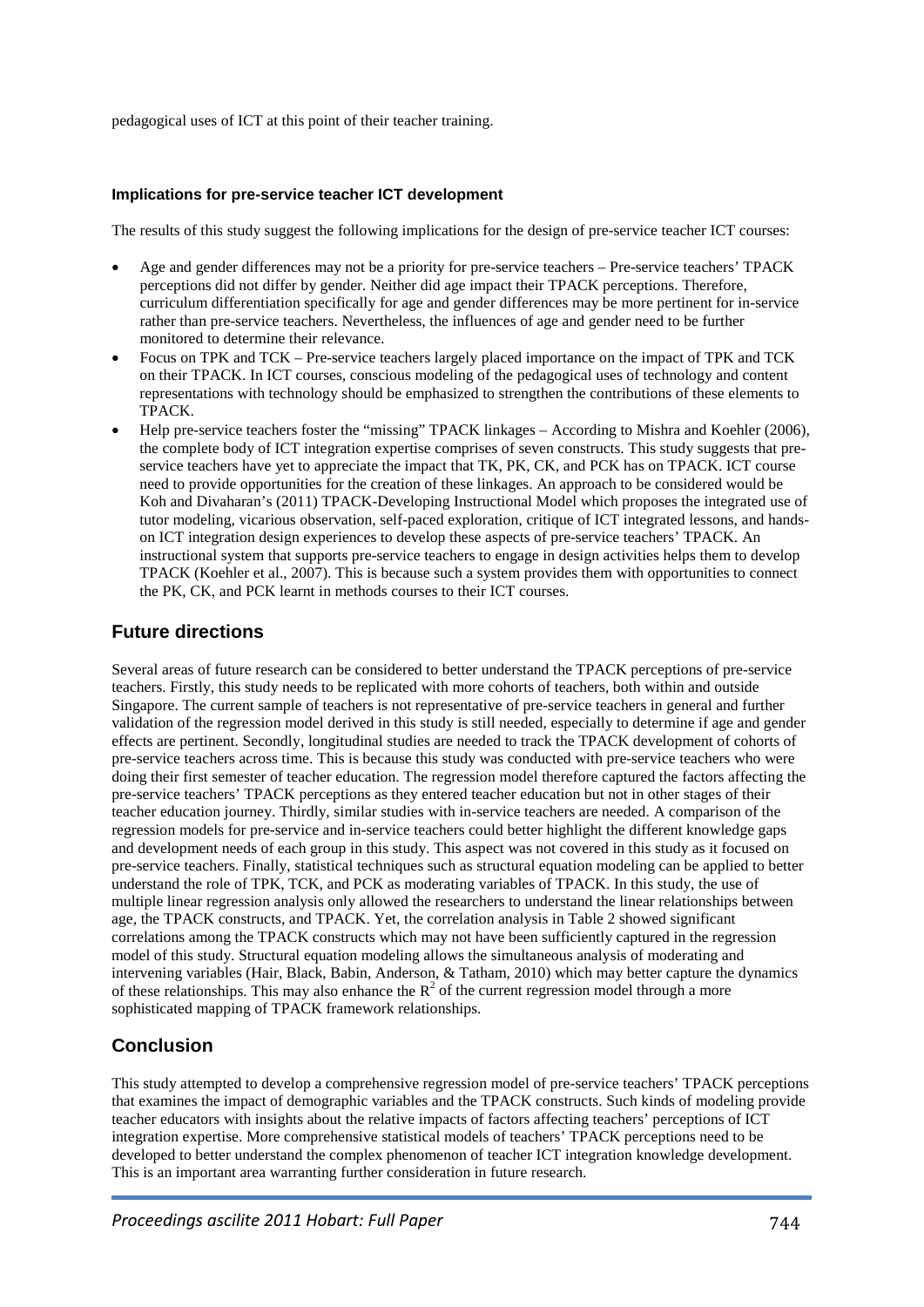### **References**

- Archambault, L. M., & Barnett, J. H. (2010). Revisiting technological pedagogical content knowledge: Exploring the TPACK framework. Computers & Education, 55(4), 1656–1662
- Bentler, P. M. (1990). Comparative fit indexes in structural models. Psychological Bulletin, 107(2), 238–246.
- Chai, C. S., Koh, J. H. L., & Tsai, C. C. (2010). Facilitating preservice teachers' development of technological, pedagogical, and content knowledge (TPACK). Educational Technology and Society, 13(4), 63-73.
- Chai, C. S., Koh, J. H. L., & Tsai, C. C. (in-press). Exploring the factor structure of the constructs of technological, pedagogical, content knowledge (TPACK). The Asia-Pacific Education Researcher.
- Chai, C. S., Koh, J. H. L., Tsai, C. C., & Tan, L. W. L. (2011). Modeling primary school pre-service teachers' Technological Pedagogical Content Knowledge (TPACK) for meaningful learning with information and communication technology (ICT). Computers & Education, 57(1), 1184–1193.
- Christensen, R., & Knezek, G. (2002). Instruments for assessing the impact of technology in education. Computers in the Schools, 18(2), 5-25.
- Cox, S., & Graham, C. R. (2009). Diagramming TPACK in Practice: Using and elaborated model of the TPACK framework to analye and depict teacher knowledge. TechTrends, 53(5), 60-69.
- Fish, M. C., & Dane, E. (2000). The classroom systems observation scale: Development of an instrument to assess classrooms using a systems perspective. Learning Environments Research, 3(1), 67–92.
- Fraenkel, J. R., & Wallen, N. E. (2003). How to Design and Evaluate Research in Education. McGraw-Hill Companies, Inc: New York, NY.
- Graham, R. C., Burgoyne, N., Cantrell, P., Smith, L., St. Clair, L., & Harris, R. (2009). Measuring the TPACK confidence of inservice Science teachers. TechTrends, 53(5), 70-79.
- Hair, J. F., Jr. , Black, W. C., Babin, B. J., Anderson, R. E., & Tatham, R. L. (2010). SEM: An introduction. In Multivariate data analysis: A global perspective (7th ed.) (pp. 629-686). Upper Saddle River, NJ: Pearson Education.
- Jonassen, D., Howland, J., Marra, R., & Crismond, D. (2008). Meaningful learning with technology (3rd ed.). Upper Saddle River,

NJ: Pearson.

- Koehler, M. J., & Mishra, P. (2008). Introducing technological pedagogical content knowledge, The handbook of technological pedagogical content knowledge for teaching and teacher educators. . Mahwah, NJ: Lawrence Erlbaum.
- Koehler, M. J., Mishra, P., & Yahya, K. (2007). Tracing the development of teacher knowledge in a design seminar: Integrating content, pedagogy and technology. Computers & Education, 49(3), 740-762.
- Koh, J. H. L., Chai, C. S., & Tsai, C. C. (2010). Examining the technology pedagogical content knowledge of Singapore pre-service teachers with a large-scale survey. Journal of Computer Assisted Learning, 26(6), 563-573.
- Koh, J. H. L., & Divaharan, S. (2011). Developing pre-service teachers' technology integration expertise through the TPACK-Developing Instructional Model Journal of Educational Computing Research, 44(1), 35-58.
- Lee, M. H., & Tsai, C. C. (2010). Exploring teachers' perceived self efficacy and technological pedagogical content knowledge with respect to educational use of the World Wide Web. Instructional Science, 38, 1-21.
- Markauskaite, L. (2006). Gender issues in preservice teachers' training: ICT literacy and online learning. . Australasian Journal of Educational Technology, 22, 1–20.
- McCrory, R. (2008). Science, technology, and teaching: The topic-specific challenges of TPCK in science. In A. C. o. I. a. Technology (Ed.), Handbook of Technological Pedagogical Content Knowledge (TPCK) for Educators (pp. 193-206). New York and London: Routledge.
- Mishra, P., & Koehler, M. J. (2006). Technological Pedagogical Content Knowledge: A Framework for Teacher Knowledge. Teachers College Record, 108(6), 1017-1054.
- North, A. S., & Noyes, J. M. (2002). Gender influences on children's computer attitudes and cognitions. Computers in Human Behavior, 18(2), 135-150
- Schmidt, D. A., Baran, E., Thompson, A. D., Mishra, P., Koehler, M. J., & Shin, T. S. (2009). Technological Pedagogical Content Knowledge (TPACK): The development and validation of an assessment instrument for preservice teachers. Journal of Research on Technology in Education, 42(2), 27.
- Shulman, L. S. (1986). Those who understand: Knowledge growth in teaching. Educational Researcher, 15(2), 4-14.
- Teo, T. (2008). Pre-service teachers' attitudes towards computer use: A Singapore survey. Australasian Journal of Educational Technology, 24(4), 413-424.
- Teo, Y. H., & Ting, B. H. (2009). Singapore Education ICT Masterplans (1997-2004). In C. S. Chai & Q. Y.